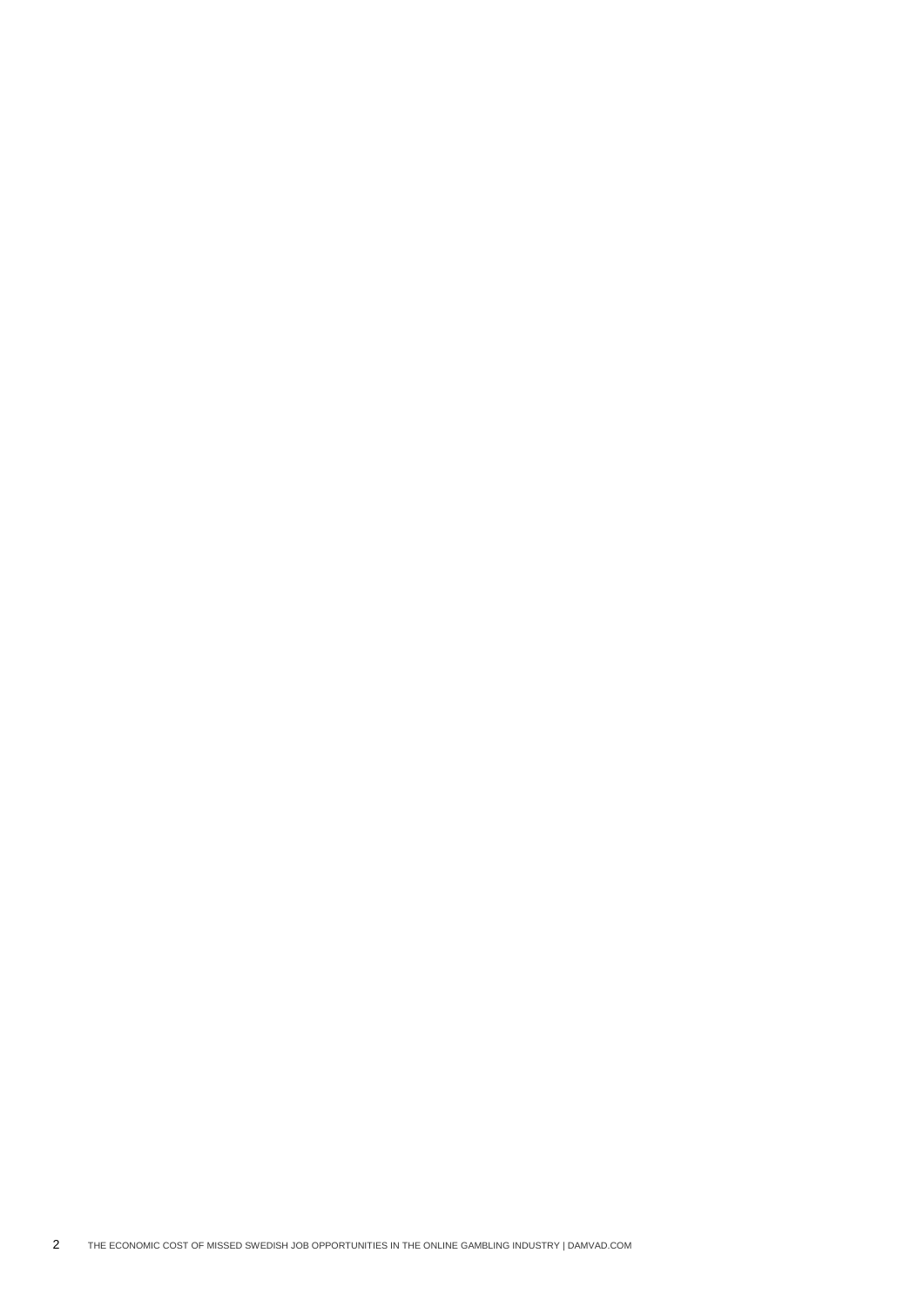For information on obtaining additional copies, permission to reprint or translate this work, and all other correspondence, please contact:

DAMVAD Analytics Havnegade 39 DK-1058 Copenhagen K **Denmark** info@damvad.com damvad.com

Copyright 2017, Damvad Analytics A/S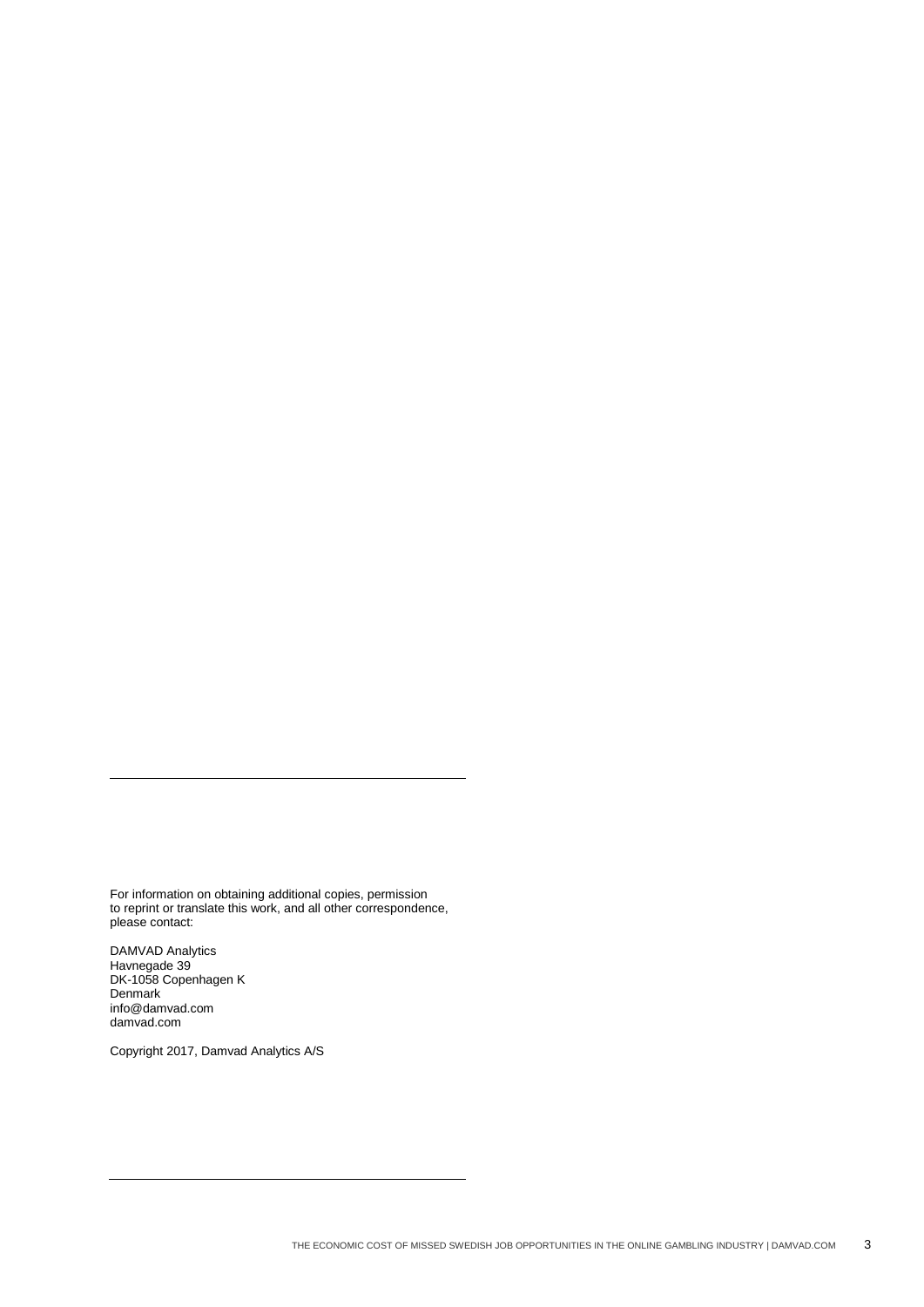# Table of contents

|                                                        | <b>Introduction</b> |                                                         | 5              |
|--------------------------------------------------------|---------------------|---------------------------------------------------------|----------------|
|                                                        | 1.1                 | Background                                              | 5              |
|                                                        | 1.2                 | Delimitation                                            | $\overline{7}$ |
|                                                        | 1.3                 | Perspectives of time                                    | $\overline{7}$ |
| $\mathbf{2}$                                           | Economic cost       |                                                         | 8              |
|                                                        | 2.1                 | Significant annual economic costs due to the regulation | 8              |
|                                                        | 2.2                 | Ten billion SEK over the last decade                    | 8              |
|                                                        | 2.3                 | The future looks bright $-$ for the industry            | 9              |
|                                                        |                     | 2.3.1 Market regulation and company allocation          | 10             |
|                                                        | 2.4                 | Putting the numbers in a context                        | 11             |
| Appendix A - List of Swedish online gambling companies |                     |                                                         | 12             |
| <b>Appendix B - Method</b>                             |                     |                                                         | 13             |
| <b>References</b>                                      |                     |                                                         | 15             |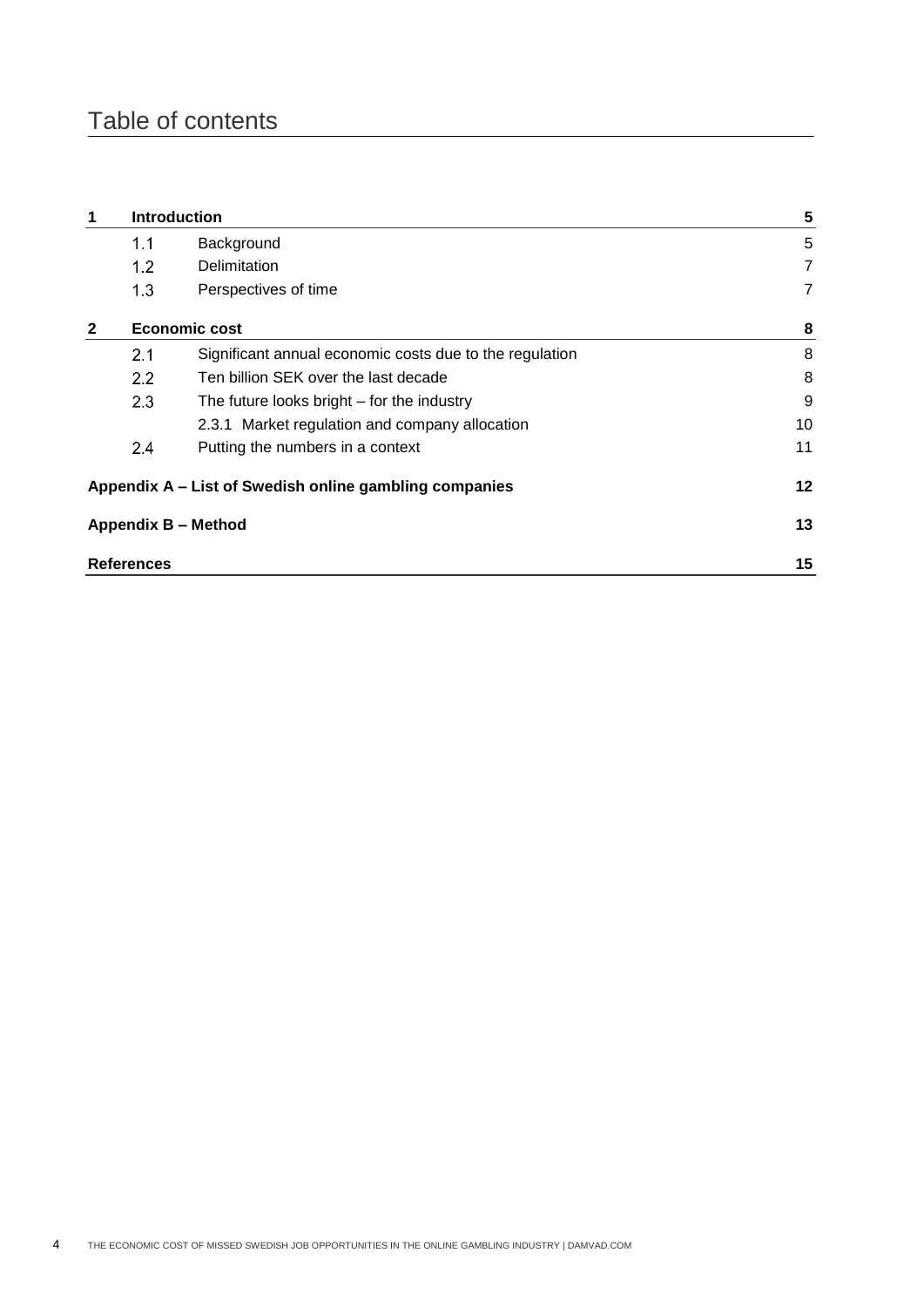## 1 Introduction

#### $1.1$ **Background**

Over the last 23 years the gambling industry in Sweden has been regulated by the Lotteries Act  $(1994:1000)^1$ , which entails a state monopoly of offering gambling services to the public. The law was thus passed before the internet disrupted the industry and the access to online gambling during the mid-2000s. The ban for private businesses in the gambling industry has forced large private Swedish businesses like Kindred (previously named Unibet) and Betsson to establish their organizations abroad in e.g. Malta or Gibraltar, despite being listed on the Stockholm stock exchange and originally being Swedish innovations. Political progress has been made in the last few months towards deregulating the industry. The government report *En omreglerad*  spelmarknad (SOU 2017:30)<sup>2</sup>, suggests that the best course of action is to dissolve the gambling monopoly and replace it with a licensing system to increase the channelization and government control of gambling activities.

The situation during the last decade has led to a suboptimal economic structure with on the one hand missed job opportunities, missed economic growth and missed tax income for the Swedish economy, and yet on the other hand full access to gambling services to consumers via the internet and digital platforms.

At the same time, the Swedish gambling companies<sup>3</sup> has grown rapidly over the last decade to an industry with 20 companies and just over 11 000 employees to date. The industry has grown hand in hand with technological progress, such as the introduction of smartphones which enables a completely new flexibility and consumption on demand of gambling services, which has also led to new service offerings like betting in real time, or gamification of gambling. Furthermore, calculations show that foreign regulated companies provided 55 percent of the market of online gambling in Sweden in 2015, which demonstrates the problems and flaws in the current regulation (Jordahl and Sundén, 2016).

Figure 1 below shows the development in number of employees within the Swedish gambling companies over the last 6 years (including both operators and service providers).

#### FIGURE 1

Number of employees in Swedish private online gambling companies by year end



Note: The time series is constructed by available annual report data in terms of 1) number of employees by year end and 2) if no such info exists, the average number of employees.

The trend in the figure displays a strong development for the industry over the last years and the high growth rate that the companies in the industry currently experience.

l

<sup>1</sup> Lotteries Act is the translated version of Lotterilagen.

<sup>2</sup> English translation corresponds to *A deregulated gambling market.*

<sup>&</sup>lt;sup>3</sup> The companies classified as "Swedish online gambling companies" are listed in Appendix A. The definition is if the companies are currently or has recently been listed on the Stockholm stock exchange.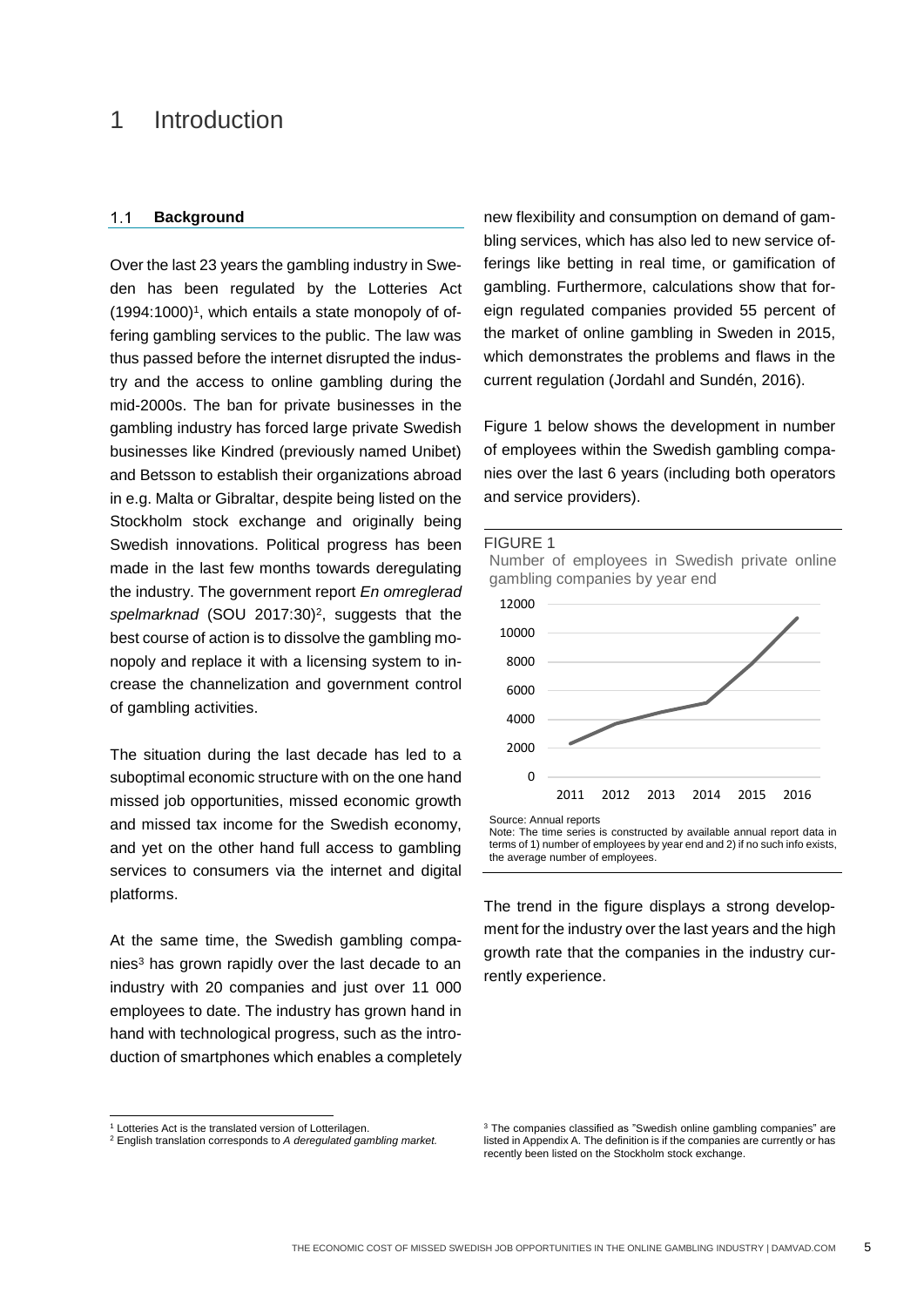As the number of employees in the industry grew rapidly the last 4 years the share of employees based in Sweden decrease steadily each year. This trend is illustrated in [Figure 2](#page-5-0) below and indicates that these companies are expanding mainly overseas. This does not necessarily mean that the number of Swedish employees that are moving overseas are growing since the companies also recruit locally. A plausible scenario is that Swedish labor played a central part in the initial growth and establishment on the Swedish market, but as the companies kept growing into continental companies they also went after new markets and thus specifically Swedish labor has become less important. The Swedish consulate on Malta however estimates that there are at least 3 500 Swedes currently employed within the gambling industry on Malta.

#### <span id="page-5-0"></span>FIGURE 2

Share of employees in Swedish private gambling companies based in Sweden



Source: Annual reports

Note: The time series are constructed based on annual report information regarding 1) number of employees by year end and 2) if this information is missing, the average number of employees, in the entire company w.r.t the number or average number in Sweden.

In [Figure 3](#page-5-1) below, the companies are divided into operators and service providers. Operators deliver gambling and betting services directly to the consumer (B2C) while service providers deliver services to operators, such as e.g. platform development (B2B). Both types of companies grew rapidly

during the period (2011-2016) and the relations between them appears to have shifted from being dominated by operators in 2911, to a more equal relation in 2016, as service providers grew quicker. The development is mainly driven by the growth of Evolution Gaming who went from 670 employees in 2011 to 3 402 employees in 2016.

#### <span id="page-5-1"></span>FIGURE 3

Share of employees in Swedish operators and service providers in the gambling industry



Source: Annual reports

Note: The time series are constructed based on annual report information regarding 1) number of employees by year end and 2) if this information is missing, the average number of employees.

Keeping these figures in mind, we calculate the economic cost of missed job opportunities in the online gambling industry to the Swedish economy. We calculate effects for the companies' contribution in terms of production value and tax income. Calculations are carried out in three time perspectives, i) on an annual basis based on the current situation, ii) over the last decade and iii) based on future scenarios of growth. Missed job opportunities are in this report defined as Swedish employees who have moved overseas to Malta to work within the gambling industry.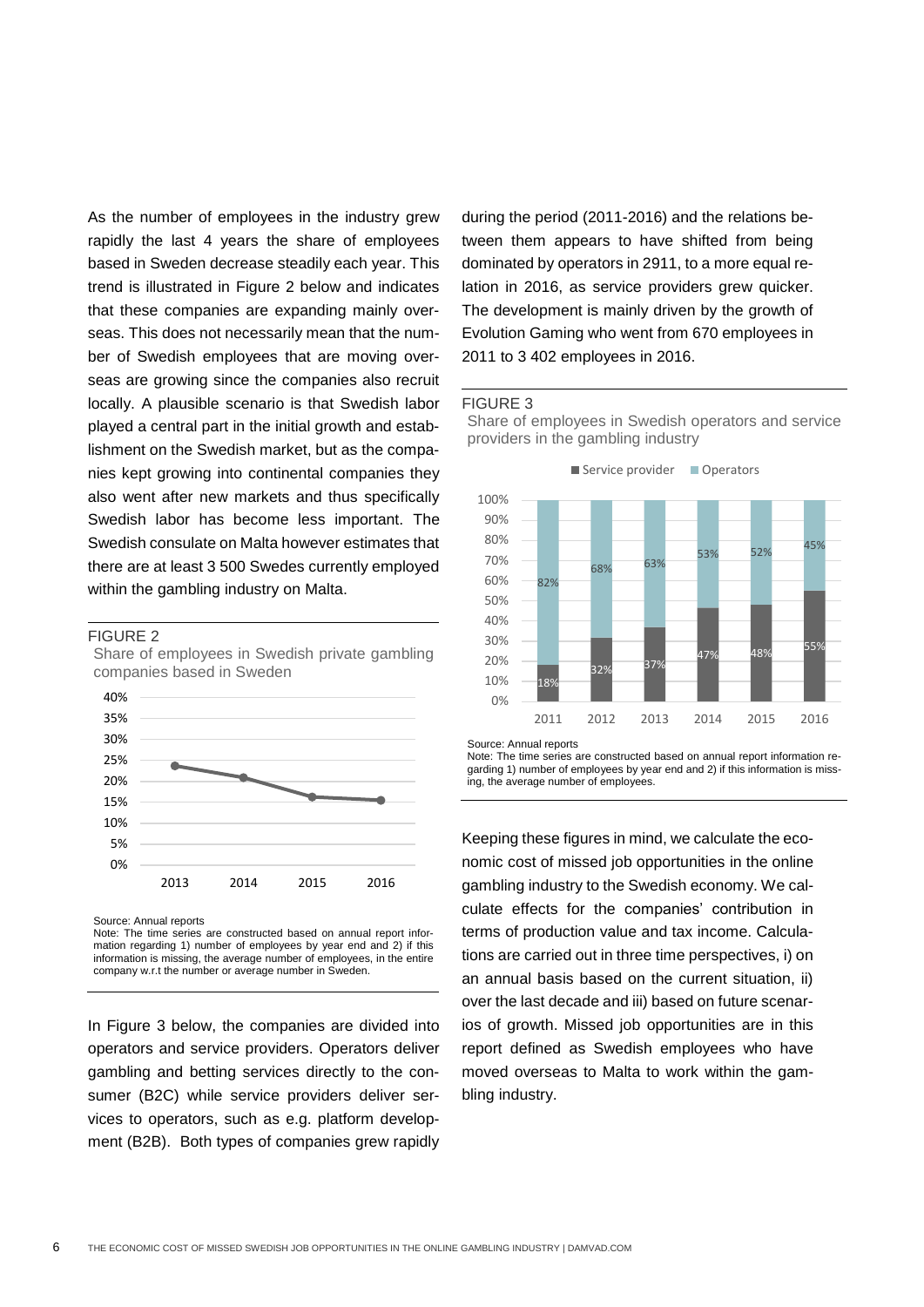#### $1.2$ **Delimitation**

The calculations are based on estimations of the number Swedish employees in the online gambling sector located on Malta. <sup>4</sup> The delimitation is due to avoid hypothetical reasoning regarding where the companies would have established their business during different circumstances. It is for example possible that the companies would have established their operations on Malta (or other countries) even if the market situation where different in Sweden. It would thus be troublesome to assume that all the job opportunities in the Swedish online gambling companies would have been located in Sweden if so would have been allowed by the regulation.

#### $1.3$ **Perspectives of time**

The calculations in this report are based on three different perspectives of time, illustrated in [Figure 4](#page-6-0) below.

- 1. The historical perspective is based on a summation of the annual values over the last decade, 2007-2016. The values are calculated for each year separately and then aggregated together over the full period.
- 2. In the calculations of the current situation, we calculate the annual opportunity costs of missed job opportunities to the Swedish economy, all else equal.
- 3. Calculations are also carried out based on future growth scenarios given three different assumptions of growth rates over the next 3 years (2017-2019). The scenarios also provide insight into how the economic cost changes if the number of job opportunities that are based overseas

grows at the same pace as the industry in general.

<span id="page-6-0"></span>

To calculate the economic costs in terms of production value and tax income, a production function is applied. The production function is based on the income method approach which is a standard method to calculate economic values created by labor and capital.<sup>5</sup>

l

<sup>&</sup>lt;sup>4</sup> The delimitation to Malta are made since the Swedish consulate of Gibraltar has not been able to estimate how many Swedish employees that are working in the gambling industry in the country.

<sup>&</sup>lt;sup>5</sup> The execution of the calculations is described in further detail in Appendix B.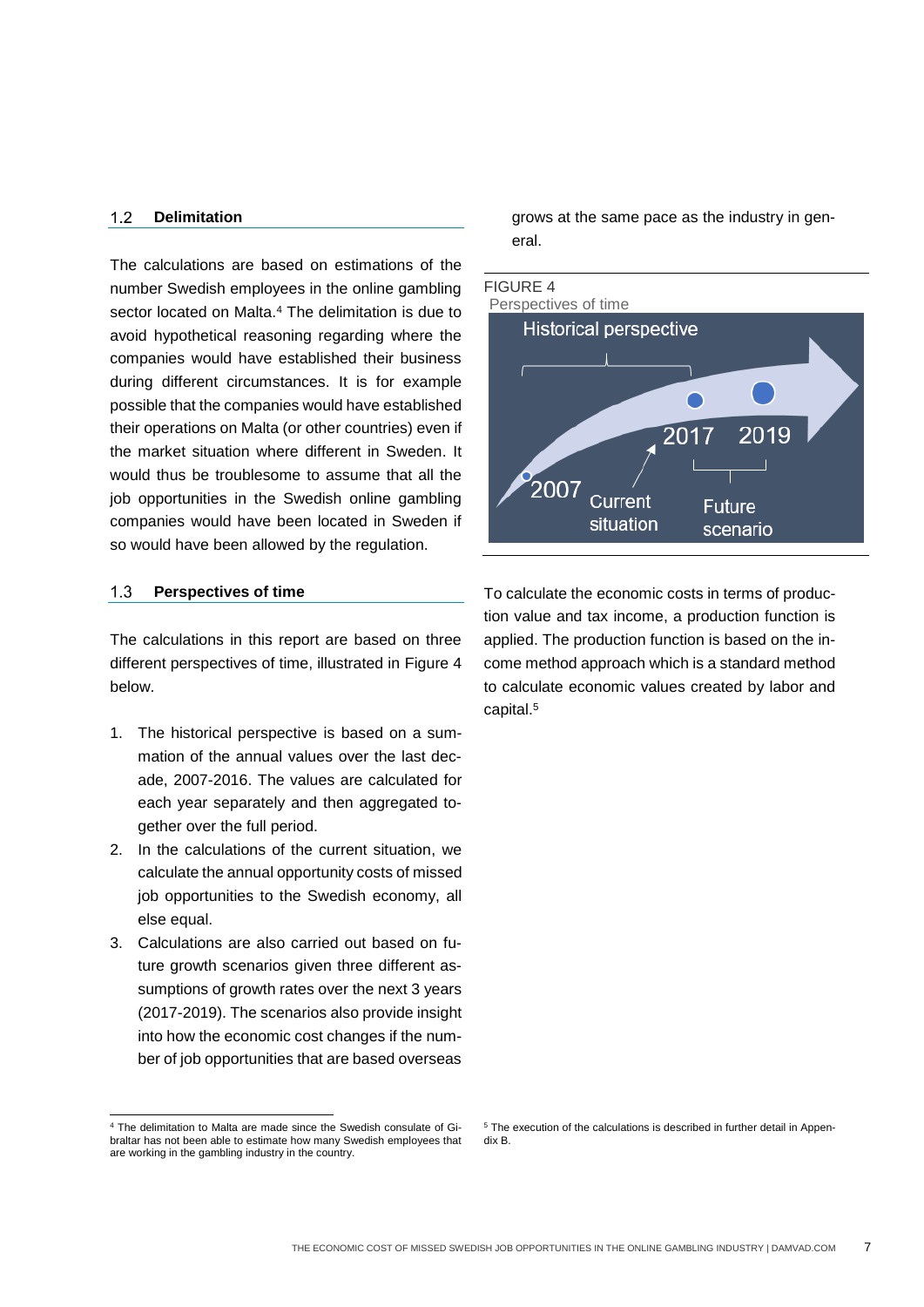## 2 Economic cost

In this chapter, we present the calculations of economic costs to the Swedish economy due to the missed job opportunities in the online gambling industry. The calculations are explained in further detail in Appendix B.

#### $2.1$ **Significant annual economic costs due to the regulation**

Our calculations of the annual economic cost of the regulation of the online gambling industry are based on somewhat careful estimates that there are currently 3 500 Swedish employees working in the online gambling industry on Malta. The calculations show that the Swedish economy currently lose 2,6 billion Swedish krona (SEK) in missed production and SEK 1,4 billion in missed tax income on an annual basis. This is illustrated in [Figure 5](#page-7-0) below.

#### <span id="page-7-0"></span>FIGURE 5



The economic cost includes direct and indirect impact. The direct impact describes the value created by the employees themselves, whereas the indirect impact reflects values that arise as spillover effects in other parts of the Swedish economy, such as increased consumption and an increase in demand for subcontractors.

The direct impact of the production value amounts to SEK 1,9 billion whereas the indirect impact amounts to SEK 0,8 billion. The direct impact of the tax income amounts to SEK 1 billion and the indirect impact amounts to SEK 0,4 billion.

#### $2.2$ **Ten billion SEK over the last decade**

Over the last decade, we estimate the total number of lost job opportunities on the Swedish market to 13 205. We calculate the cost of these missed job opportunities to SEK 10,5 billion in production value and SEK 5,4 billion in tax income. The results are summarized in [Figure 6](#page-7-1) below.

<span id="page-7-1"></span>

Production value and tax income over the last decade (billion SEK)



Out of the SEK 10,5 billion in production value we estimate that SEK 7,5 billion stems from direct impact and another SEK 3 billion arise due to indirect impact. The direct impact of the tax income is estimated to SEK 3,8 billion and the indirect impact amounts to SEK 1,6 billion over the last decade. The economic production and tax income lost over

the last decade are calculated based on the currently estimated jobs overseas, namely 3 500. From this population, we go back in time, year by year and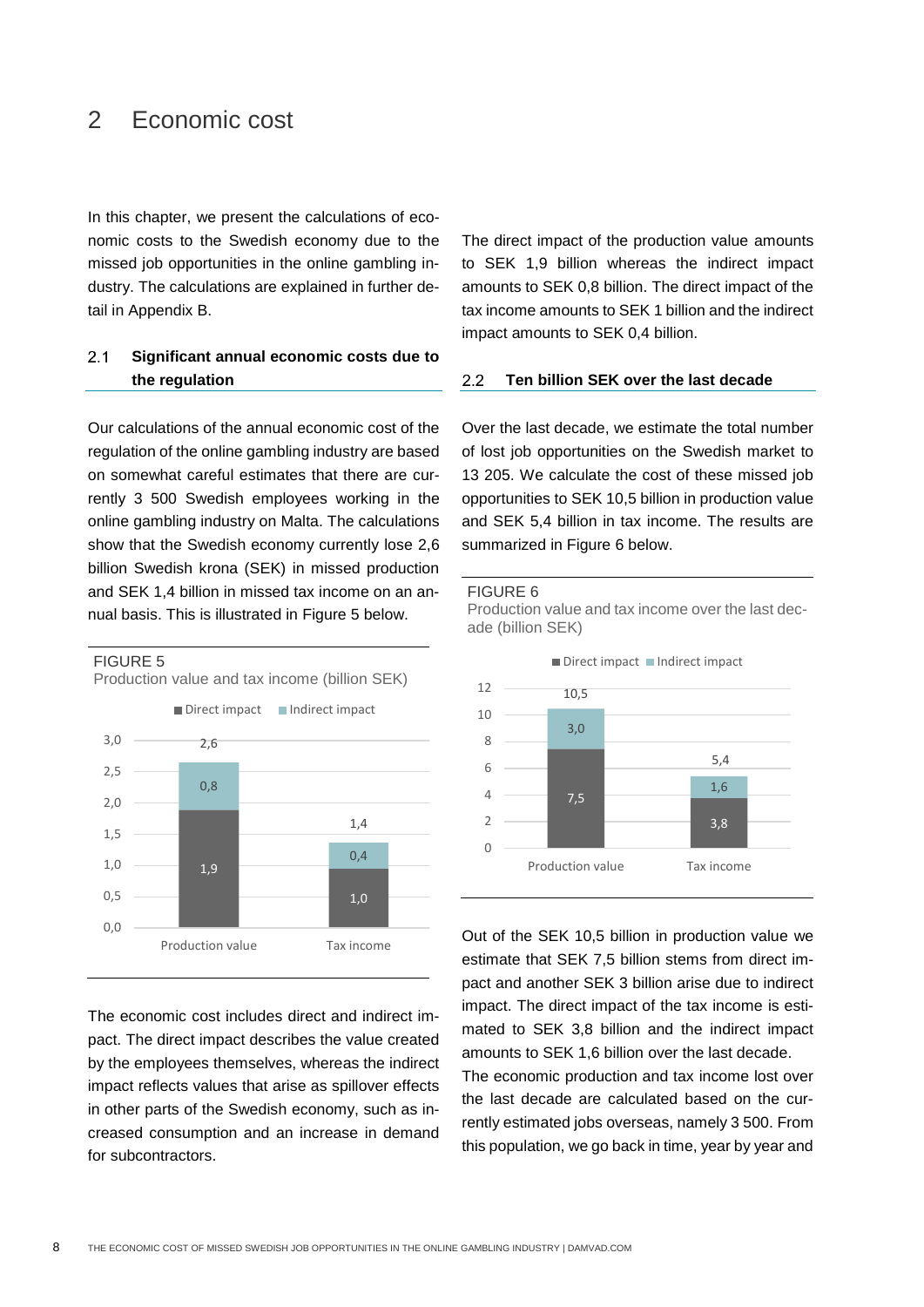estimate the growth rate for the Swedish online gambling industry in general. We assume that the growth rate of the population of swedes working on Malta in the online gambling industry evolve similarly to the Swedish industry in general.

For the period from 2011-2016 the estimated growth rates are based on data collected from annual reports in this study. For the years 2007-2011 we apply estimates by Jordahl and Sundén (2016).

#### **The future looks bright – for the industry**  $2.3$

We calculate future scenarios based on three different growth rates over a period consisting of the next three years. The scenarios are (i) low growth, (ii) medium growth and (iii) high growth. The growth rates are calculated based on the historic development of the Swedish online gambling industry. The high growth is calculated from the average increase in number of employees during the last three years. The medium growth reflects the average annual

growth in number of employees by the end of the year during the last 10 years (2007-2016). The low growth is equivalent to the medium growth divided in half. The growth rates are summarized in [BOX 1](#page-8-0) below.

### <span id="page-8-0"></span>BOX 1

Growth rates for scenario calculations

Low growth  $= 10$  percent annual growth Medium growth = 20 percent annual growth High growth = 26 percent annual growth

The economic values from the scenario-calculations for the next three years are displayed in [Figure 7](#page-8-1) below. The scenario with low growth of Swedish jobs allocated abroad are aggregated to a production value of SEK 9,6 billion. This is almost on the same level as the estimated economic cost over the last decade. The estimated missed tax income amounts to SEK 5 billion.

<span id="page-8-1"></span>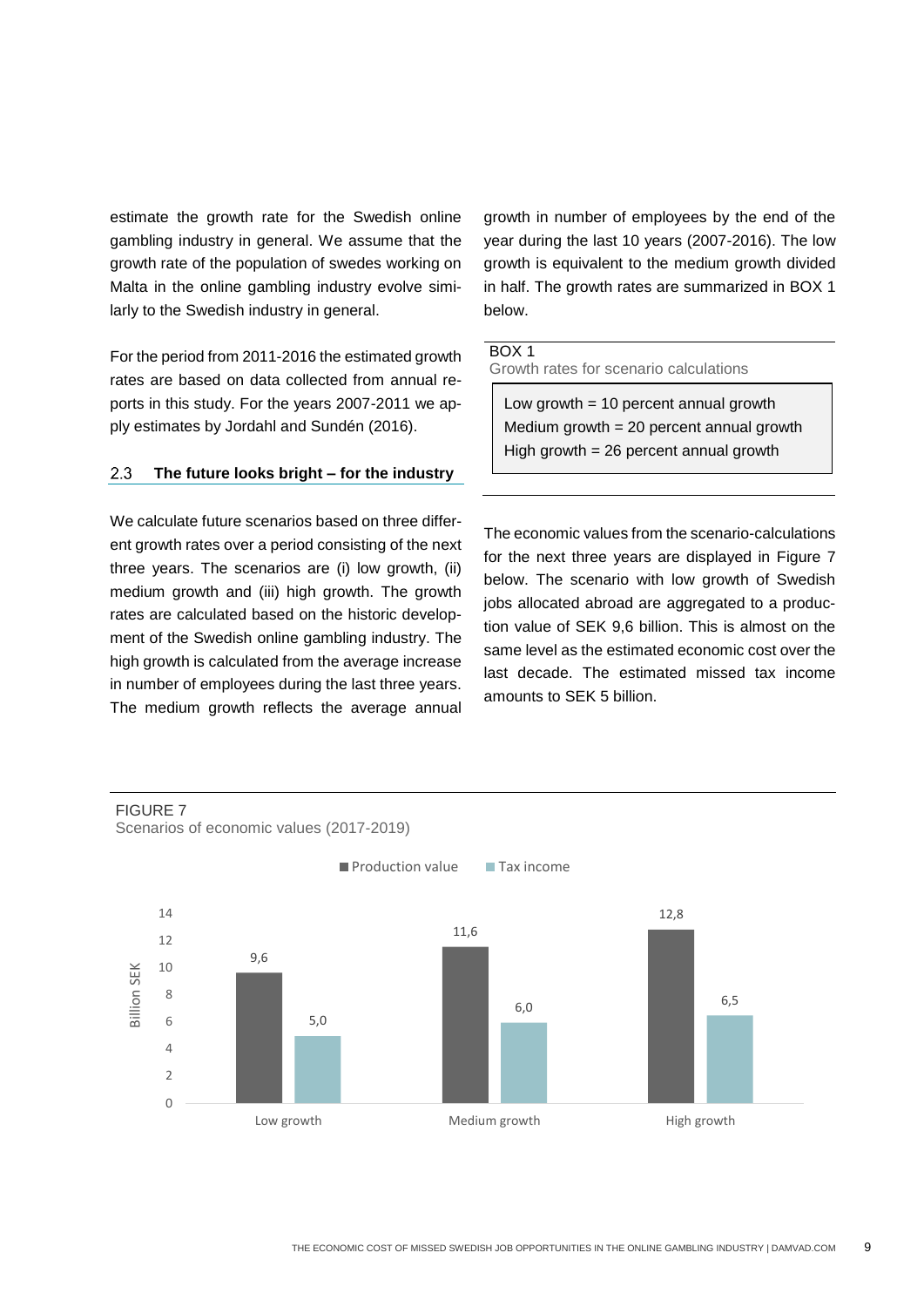The estimations for the scenario with medium growth amounts to a production value of SEK 11 billion and the tax income amounts to just over SEK 6 billion. The corresponding values for the scenario of high growth reaches almost SEK 13 billion in production value and SEK 7 billion in tax income. In interviews, many of the companies in the industry foresee a bright future over the next few years. Several companies foresee that the current growth rate will be maintained or increase further during the next few years.

## **2.3.1 Market regulation and company allocation**

Initially the gambling companies had low degrees of freedom for as to where to locate their business, due to the Lotteries Act and other similar regulation in other countries. This led to that most companies established themselves abroad, mainly on Malta. Malta were on the one hand early to allow the businesses to provide gambling services. On the other hand, Malta offered a competitive corporate tax rate. The companies do however see a large value in being listed on the Stockholm stock exchange. This is mainly due the access of capital and the fact that Swedish investors are well informed about the industry. A Swedish gambling company even claims that if you're going to be a listed betting company, there are no better market to be listed on than the Swedish stock market.

Most Swedish gambling companies thinks that it is good that the Lotteries Act are now being scrutinized. The companies however mean that they have established their companies abroad for a longer period, and that it is unlikely that this will change in the near future, even if the law is reformed. The Swedish market is still important to the

companies, although many of the companies are currently growing faster in other markets and some of the companies identifies themselves more as European companies rather than Swedish companies. It therefore seems improbable that new regulation of the Swedish online gambling market would influence the strategic allocation of the operations of the companies in the short run.

The companies do however not rule out that it can be of interest to establish some kind of cluster in Sweden over a longer time horizon. Some of the companies also mean that a reason that employees leave their company is because they wanted to leave Malta. Many employees see the experience of working on Malta as an adventure but for a limited period of time. If the companies can offer similar roles in Sweden, the possibilities to ensure that workers stay in the company increases.

The allocation decision differs for service providers and operators, though general market conditions, tax terms and distance to the client are important factors for both company types. The service providers also depend on finding the specific skills in the labor force that suits their needs. This is mainly because development of the platforms and services are the core business for the service providers (and developing practices among the operators). In an analysis from 2015 conducted by IT&Telekomföretagen<sup>6</sup>, it is estimated that Sweden were lacking approximately 30 000 workers with the relevant ITskills. This number is expected to reach 60 000 workers by 2020. Some companies mention in the interviews that this affects the allocation decision of the company since workers with IT-skills in Sweden

-

<sup>6</sup> IT&Telekomföretagen can be approximately translated into IT&Telecomcompanies, which is an interest organization representing the companies within the IT & Telecom sector.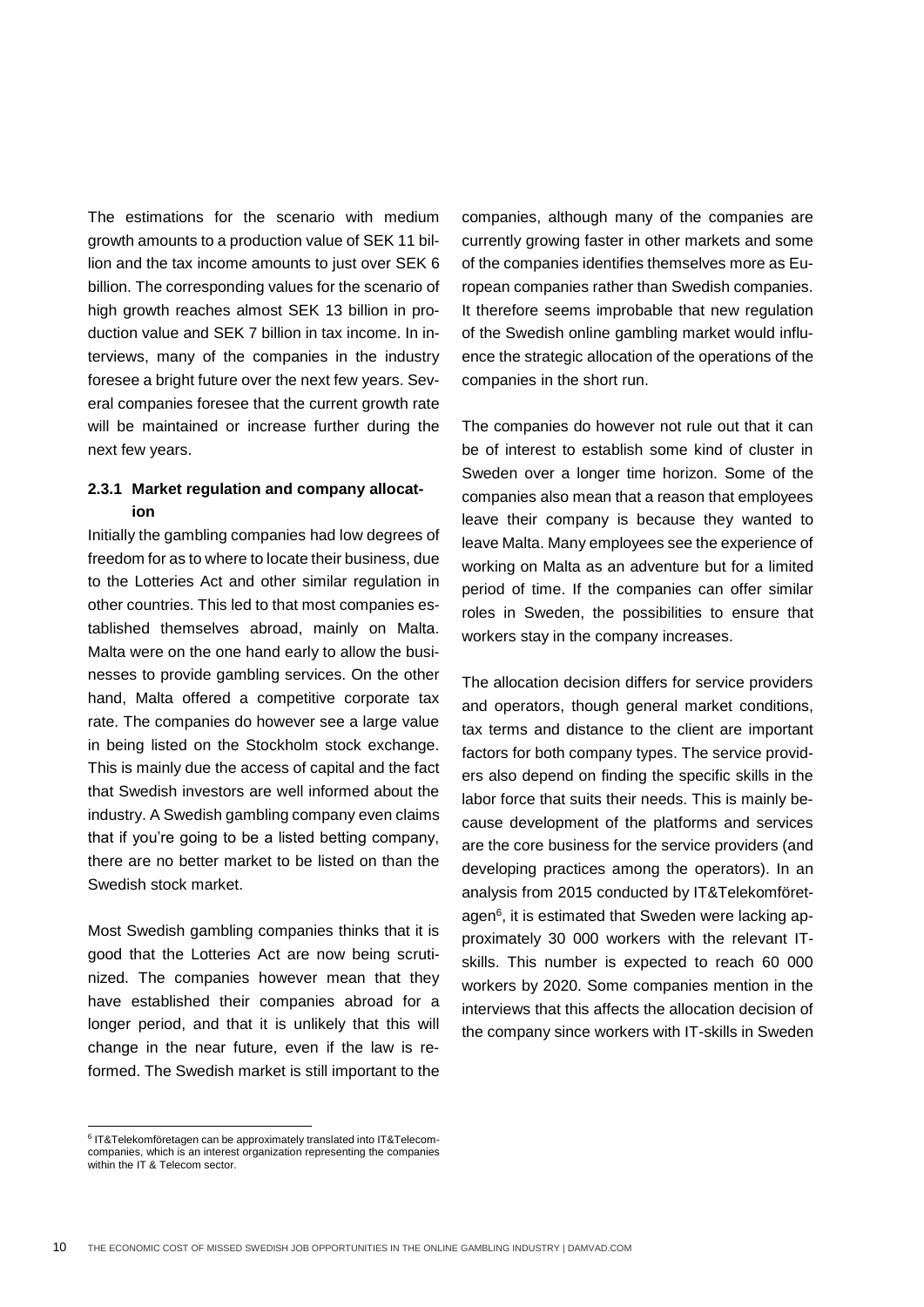are relatively expensive in comparison to other countries.

#### 2.4 **Putting the numbers in a context**

The annual production value and tax income from these job opportunities are not of unimportant character. The SEK 1,4 billion in missed annual tax income is comparable to the average annual wage cost of 2 634 nurses in Sweden. The production value of the lost job opportunities corresponding to SEK 2,6 billion annually can be compared to the total production value created within the industry for traffic schools. There are currently approximately 900 such schools in Sweden.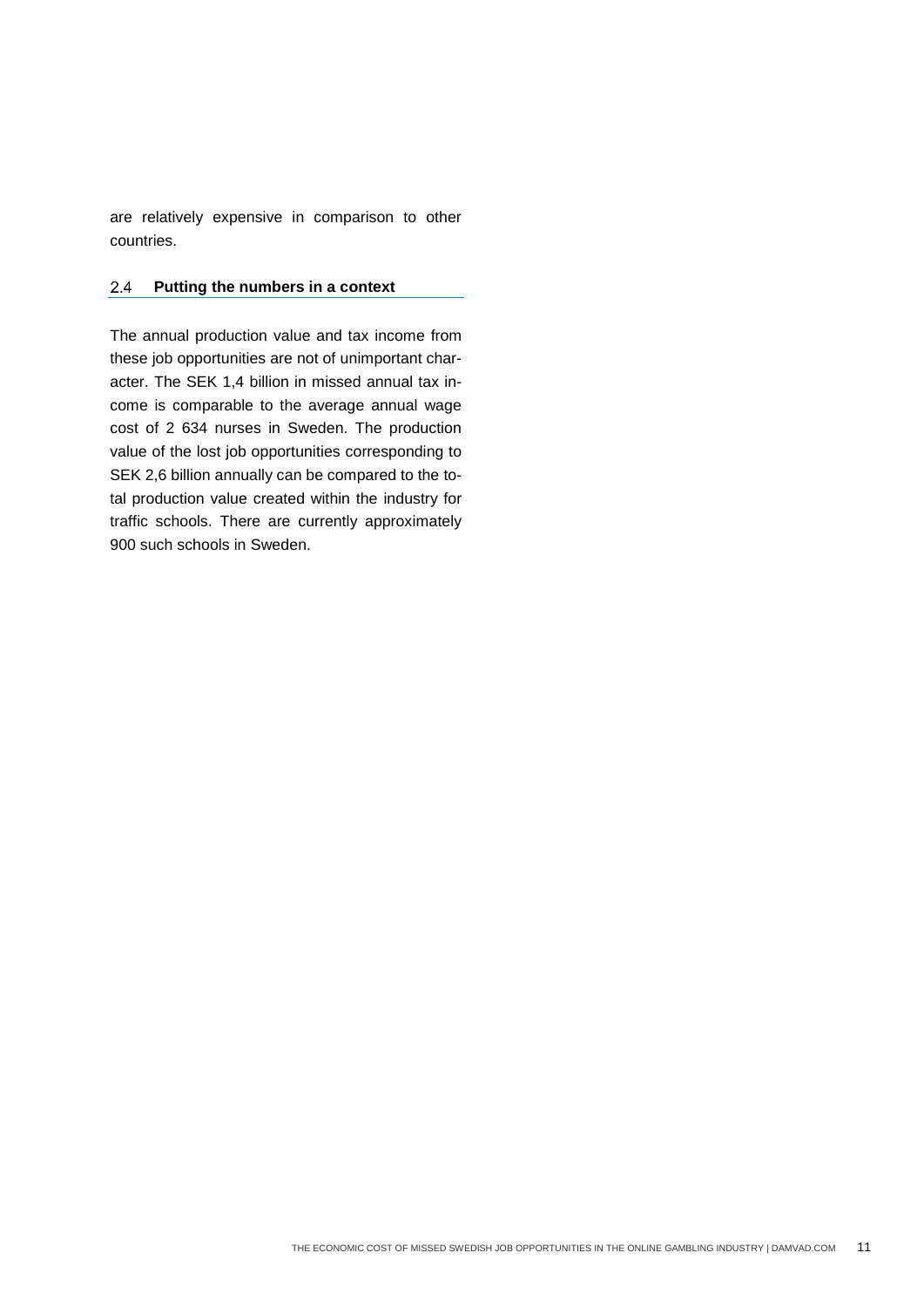# Appendix A – List of Swedish online gambling companies

## Table 1

| 1.  | Aha World                                             |
|-----|-------------------------------------------------------|
| 2.  | Angler Gaming                                         |
| 3.  | Betsson                                               |
| 4.  | Casumo (listed on Malta)                              |
| 5.  | ComeOn (acquired by Cherry)                           |
| 6.  | Cherry                                                |
| 7.  | Evoke Gaming (owned by Bonnier, private company)      |
| 8.  | <b>Evolution Gaming</b>                               |
| 9.  | <b>Gaming Corps</b>                                   |
| 10. | Kambi                                                 |
| 11. | Kindred                                               |
| 12. | Leovegas                                              |
| 13. | Mr Green                                              |
| 14. | Net Gaming Europe                                     |
| 15. | Netent                                                |
| 16. | Nordic Leisure                                        |
| 17. | Nyx Interactive (owners listed in Canada since 2010)  |
| 18. | Play Hippo                                            |
| 19. | Quickspin (owners listed in Great Britain since 2016) |
| 20. | Spiffx                                                |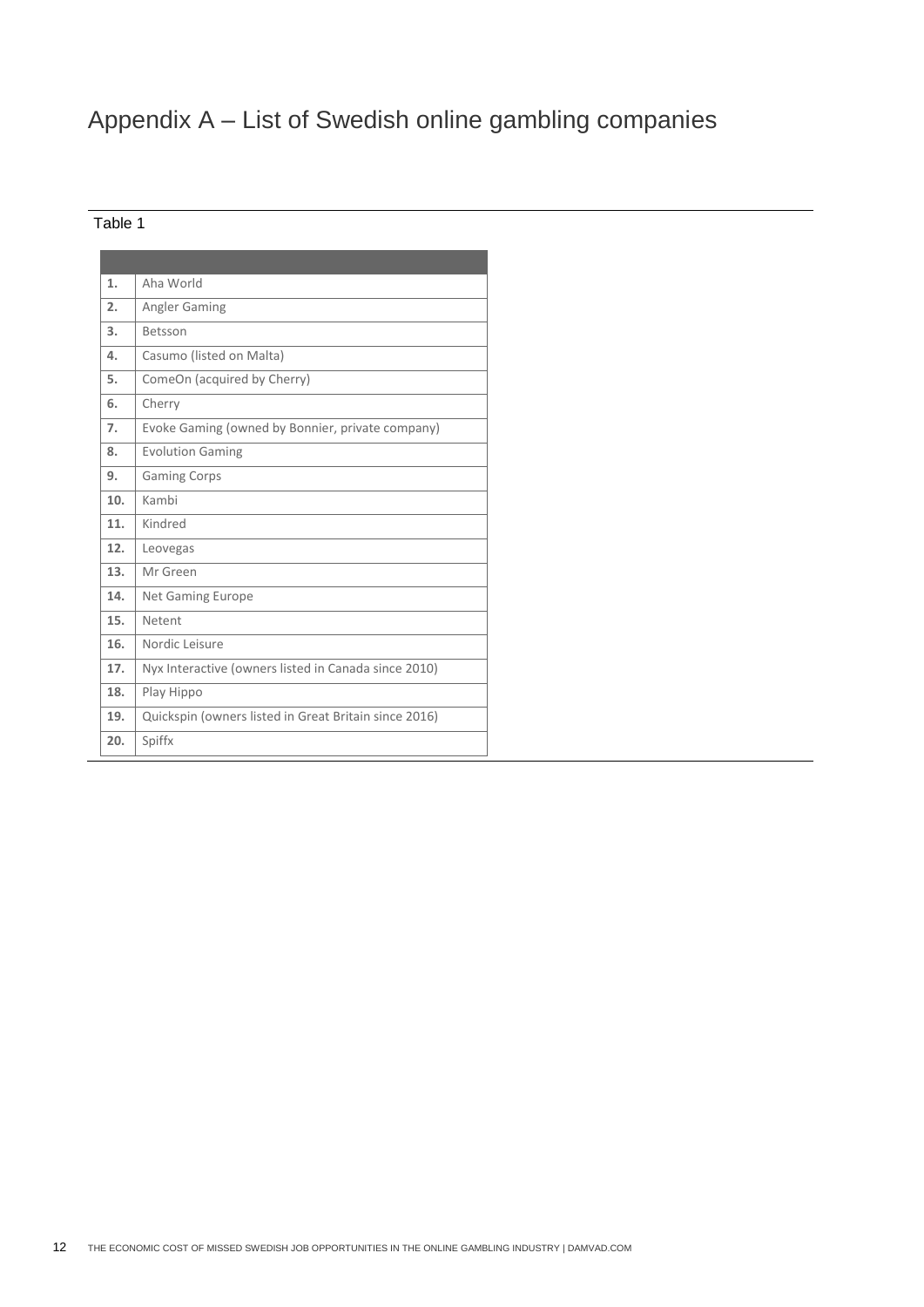# Appendix B – Method

This chapter describes the method that has been applied to calculate the economic costs due to the regulation of the gambling sector. We describe the basic principle for the economic model and the variables that are included in the calculations.

### **1. Variables**

The variables in the the economic model are listed and described below:

- (N) Number of workers
- (T) Time factor (annual basis)
- (A) Social fees
- (I) Income tax
- (W) Average wage
- (i) Indirect tax<sup>7</sup>

l

- (j) Tax deductions
- (s) Spillover multiplier

The number of workers (N) are the number of individuals that are included in the calculation. This corresponds to the number of Swedish job opportunities that has been allocated on Malta within the gambling industry. This variable is the population of each time perspective and thus a central one to the study. Estimating the population is not a straight forward process. Some surveys have been made by Utlandssvenskar. Their estimates, however, don't include information about in which industry people are working, or if they are even working. Furthermore, the latest survey was made for 2014-2015. The survey shows that 2 000 Swedish citizenslive live on Malta (Utlandssvenskar, 2015). An article from 2015, published by Workwide.com, estimates that it lives approximately 4 000 Swedish citizens on Malta in 2015 (Workwide, 2015). This estimation

does not specify either how many people that are working in the gambling industry specifically. In the end, the most precise estimate comes from the Swedish consulate on Malta. They estimate that there are currently at least 3 500 Swedish citizens working in the gambling industry on Malta. This number is not official statistics so there is no way to validate its accuracy, but the consulate has good insights into questions regarding Swedes on Malta. It is also a conservative estimation to avoid overestimations.

The time factor (T) is used to normalize the calculations to annual estimations. The social fees (A), 31,42 percent are specified to account for the entire production value and is also an important inclusion for the estimated tax income. The income tax (I) is mostly relevan to estimate the tax income correctly and is estimated by an average percentage across all municipalities at 32,12 percent.

The average wage (W) corresponds to the gross wage for the average wage level in the Swedish economy in 2015. The annual estimation back in time are made with the respective average wage level for the corresponding year. An annual deduction (i) is also included and estimated to 2 072 SEK per job annually, which corresponds to the deduction size for an average wage for a 30-year old individual in the Stockholm region.

The indirect tax (i) is included to adjust the production value to market price. This value is estimated from the average of the entire Swedish economy at 14,3 percent.

 $7$  Note that the definition of indirect tax in this context is a term to describe the value added tax and excise tax. The variable should thus not be mistaken for the indirect impacts calculated.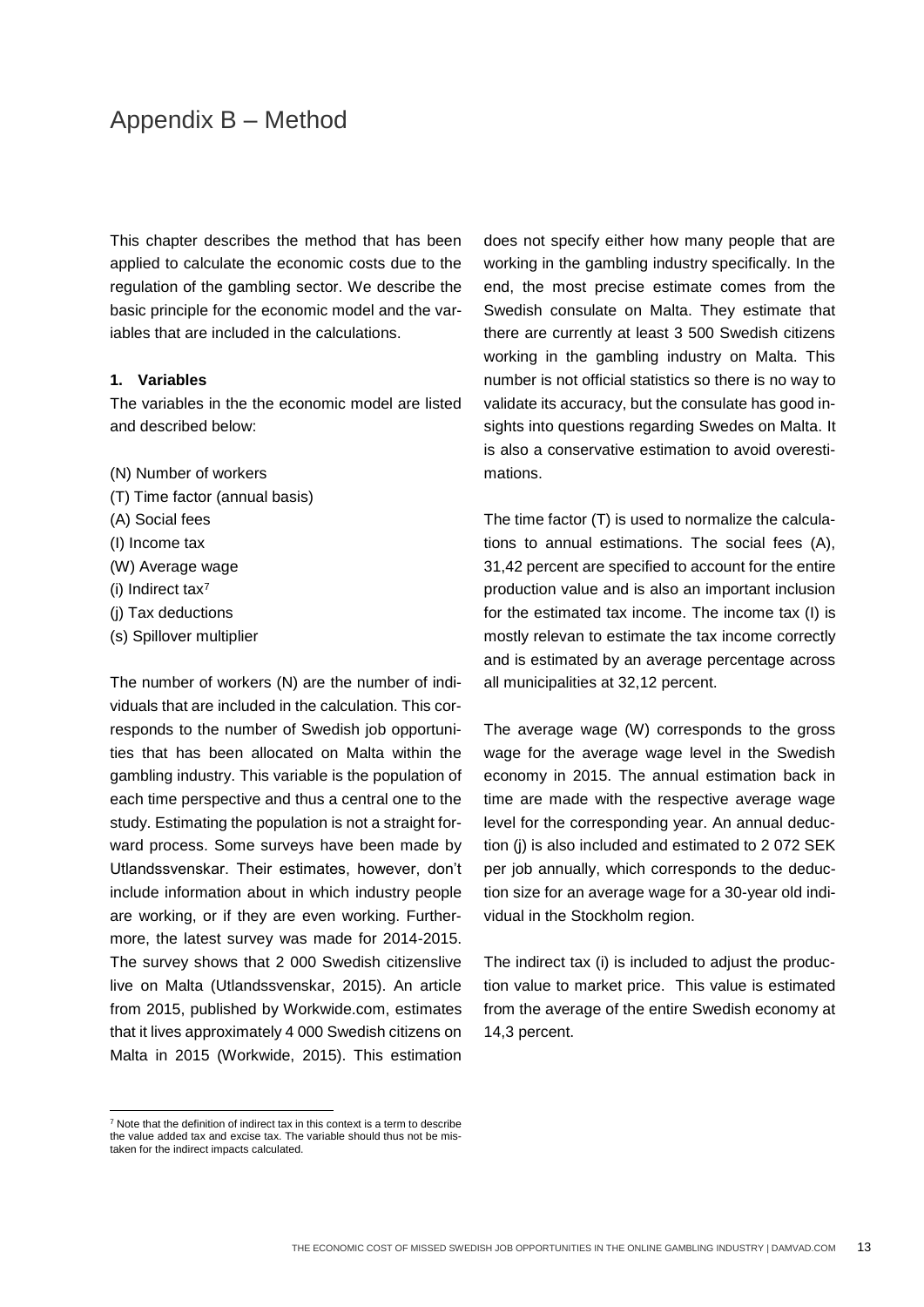Finally, there's a multiplier for spillover (s) which accounts for impact to other segments of the economy. The multiplier is applied to control for the value derived directly from the job opportunities and values that stems from the other segments. This study use, a multiplier of 1,4 which is a relatively conservative assumption about the size of the spillover impact.

In brief, these variables are estimates from the overall Swedish economy, so in a way the calculations assume that the job opportunities on Malta corresponds to an average job in Sweden, if the job opportunity were to be located in Sweden instead.

#### **2. Economic model**

The economic mode applied follows the standard procedures of the income method to calculate economic values from job activities. The equations 1-4 below describe how the calculations of the production value and tax income has been executed. The equations also show how the above-mentioned variables interact with each other:

- 1.  $PVD = N * (W * (1 + A)) * T * (1 + i)$
- 2.  $PVI = (s 1) * N * (W * (1 + A)) * T * (1 + i)$
- 3.  $SID = (N * W * T) * (A + I) + (N * W * T) *$  $(1 + A) * i - (N * T * i)$
- 4.  $SII = (s 1) * ((N * W * T) * (A + I) + (N *$  $W * T$  +  $(1 + A) * i$

The direct production value (PVD) are calculated according to equation 1 above and is calculated as the number of employees multiplied by the gross wage plus social fees, multiplied by the time factor and complemented by adding the indirect tax. The indirect production value (PVI) is calculated by equation 2.

The value of direct tax income (SID) are calculated according to equation 3. The value of the indirect tax income is calculated by equation 4. Furthermore, a tax deduction (j) is applied to further improve the accuracy of the tax income estimates.

These equations merely show the annual economic values. In order to carry out the calculations over time several years needs to be aggregated.

#### **3. Interviews**

Within the frame of the analysis 9 interviews has been carried out with Swedish gambling companies. The purpose of the interviews has been to gather information regarding the current market conditions, how the companies are organized, and how the industry view the future development and what challenges the companies foresee during the next few years.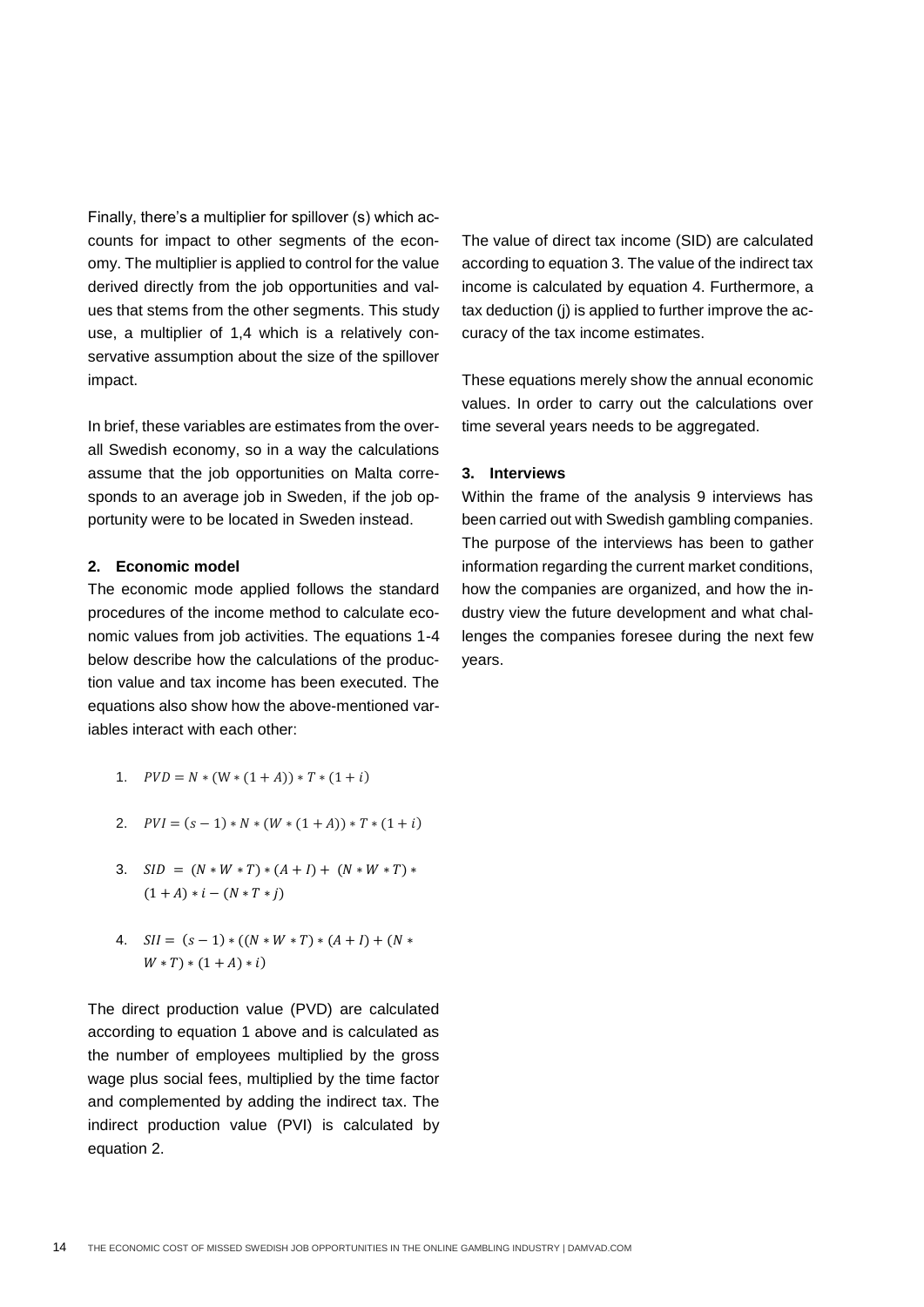# References

## **Publications:**

Jordahl och Sundén 2016: *Den svenska spelbranschen – förutsättningar för spelverksamhet inom landet.*

IT&Telekomföretagen 2015: *Akut och strukturell kompetensbrist i IT- och Telekomsektorn*

The Lotteries Act 1994:1000: lagen gällande lotteri som erbjuds till allmänheten

SOU 2017:30: En omreglerad spelmarknad

## **Websitesr:**

Workwide, 2015: Material hämtat från:<https://www.workwide.se/svenska-vattenhal-pa-malta-2/> - 2017- 03.-15

Utlandssvenskar 2015: Material hämtat från: [http://www.sviv.se/wp-content/uploads/2016/12/Tabell-alla](http://www.sviv.se/wp-content/uploads/2016/12/Tabell-alla-lander-Blad1.pdf)[lander-Blad1.pdf](http://www.sviv.se/wp-content/uploads/2016/12/Tabell-alla-lander-Blad1.pdf) - 2017-03-15